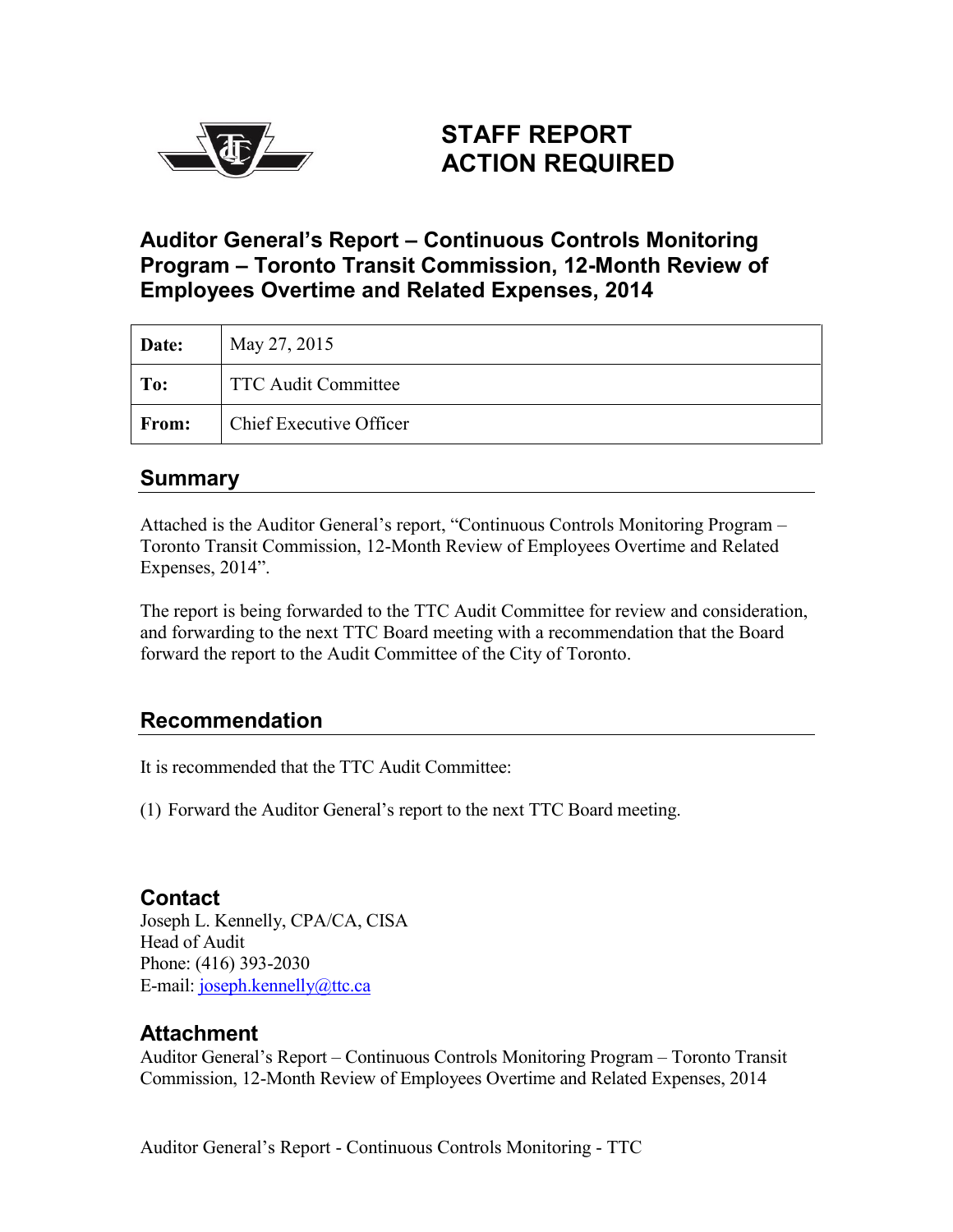# **MI TORONTO**

# **AUDITOR GENERAL'S REPORT ACTION REQUIRED**

# **Continuous Controls Monitoring Program – Toronto Transit Commission, 12-Month Review of Employees Overtime and Related Expenses, 2014**

| Date:                       | March 27, 2015                         |  |  |  |  |
|-----------------------------|----------------------------------------|--|--|--|--|
| To:                         | <b>TTC Audit Committee</b>             |  |  |  |  |
| From:                       | Beverly Romeo-Beehler, Auditor General |  |  |  |  |
| Wards:                      | All                                    |  |  |  |  |
| <b>Reference</b><br>Number: |                                        |  |  |  |  |

# **SUMMARY**

The Auditor General initiated continuous controls monitoring of overtime and other payroll related expenses at the City in 2011. This program was expanded to Toronto Transit Commission in 2012. The objective of the program is to develop exception reports to proactively identify unusual levels of overtime and other expenses on an ongoing basis.

Since the initiation of this program, the Auditor General has been providing continuous monitoring reports to TTC management on a periodic basis. These reports provide information related to staff with unusual levels of overtime and other payroll related expenses.

The purpose of this report is to provide the results of our analysis of staff overtime and other payroll related costs for 2014 and management's comments on the analysis. A comparative analysis of 2014 and 2013 TTC staff overtime is provided in Appendix 1.

Our analysis of TTC's payroll identified certain areas for follow-up by TTC management.

- Total staff overtime for 2014 increased by \$5.3 million or 6.8 per cent when compared to 2013. We note that overtime has increased in each of the past two years. In 2013, the increase in overtime when compared with 2012, was \$11 million or 17 per cent.
- The number of staff with unscheduled overtime exceeding 50 per cent of their base pay increased from 106 in 2013 to 132 in 2014, an increase of 25 per cent.
- Staff meal allowance for 2014 was \$304,000, an increase of over eight per cent or \$23,000 from 2013, roughly in line with the increase in overtime during 2014.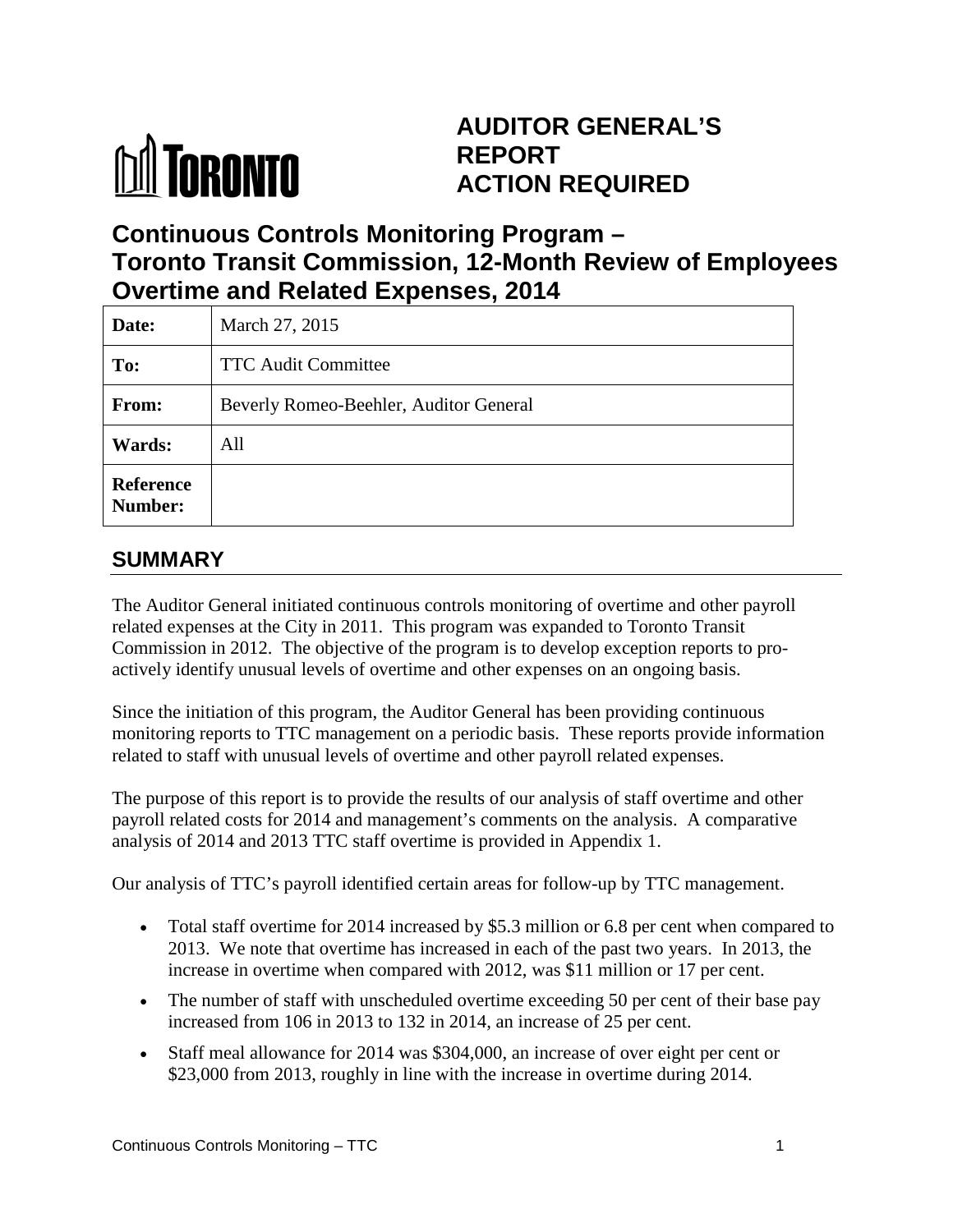In 2013, there were external events, such as summer flooding and a winter storm contributing to the increase in overtime. For 2014, management has provided a mix of factors contributing to increased overtime, such as staff absenteeism, unfilled vacant positions in certain departments, capital projects and additional work in certain areas. However, management has also advised that steps are being taken to fill certain vacant positions and this should help reduce overtime levels.

The Auditor General is in the process of expanding the continuous monitoring program to staff absenteeism and has also included in her audit work plan for 2015 to perform a detailed audit on long term disability, staff overtime and absenteeism. The results of our audit are expected to be presented to the TTC Audit Committee in early 2016.

# **RECOMMENDATIONS**

#### **The Auditor General recommends that:**

1. This report be forwarded to the City's Audit Committee for information.

#### **Financial Impact**

The recommendation in this report has no immediate determinable financial impact. However, effective management and monitoring of overtime has the potential to reduce operating expenses.

## **DECISION HISTORY**

The TTC Audit Committee at its meeting of April 30, 2012 directed TTC staff to work with the Auditor General on the overtime monitoring and approval process and requested the Auditor General to report back at its next meeting. The meeting documents are accessible on the TTC's Web site at:

[http://www.ttc.ca/About\\_the\\_TTC/Audit\\_Committees/Audit\\_Committee\\_Meetings/2012/July\\_2](http://www.ttc.ca/About_the_TTC/Audit_Committees/Audit_Committee_Meetings/2012/July_26/Minutes/Minutes_April_30.jsp) [6/Minutes/Minutes\\_April\\_30.jsp](http://www.ttc.ca/About_the_TTC/Audit_Committees/Audit_Committee_Meetings/2012/July_26/Minutes/Minutes_April_30.jsp)

## **COMMENTS**

The use of continuous controls monitoring was initiated at the City in early 2011. TTC is the first major Agency or Corporation where we have initiated this process.

The Auditor General's role in this process is to accumulate data and report it to management. No detailed audit work is performed on either the data or management related comments. The intent of the process is to identify exceptions where overtime expenditures may be reduced.

We have analyzed TTC payroll information and have developed exception reports covering all divisions within TTC. The exception criteria established for these reports include:

- Staff with unscheduled overtime exceeding 50 per cent of base pay
- Staff with standby pay greater than \$7,500 annually
- Kilometrage staff with over 10,000 kilometres in annual claims
- Meal allowance reimbursement staff with over \$1,000 in a calendar year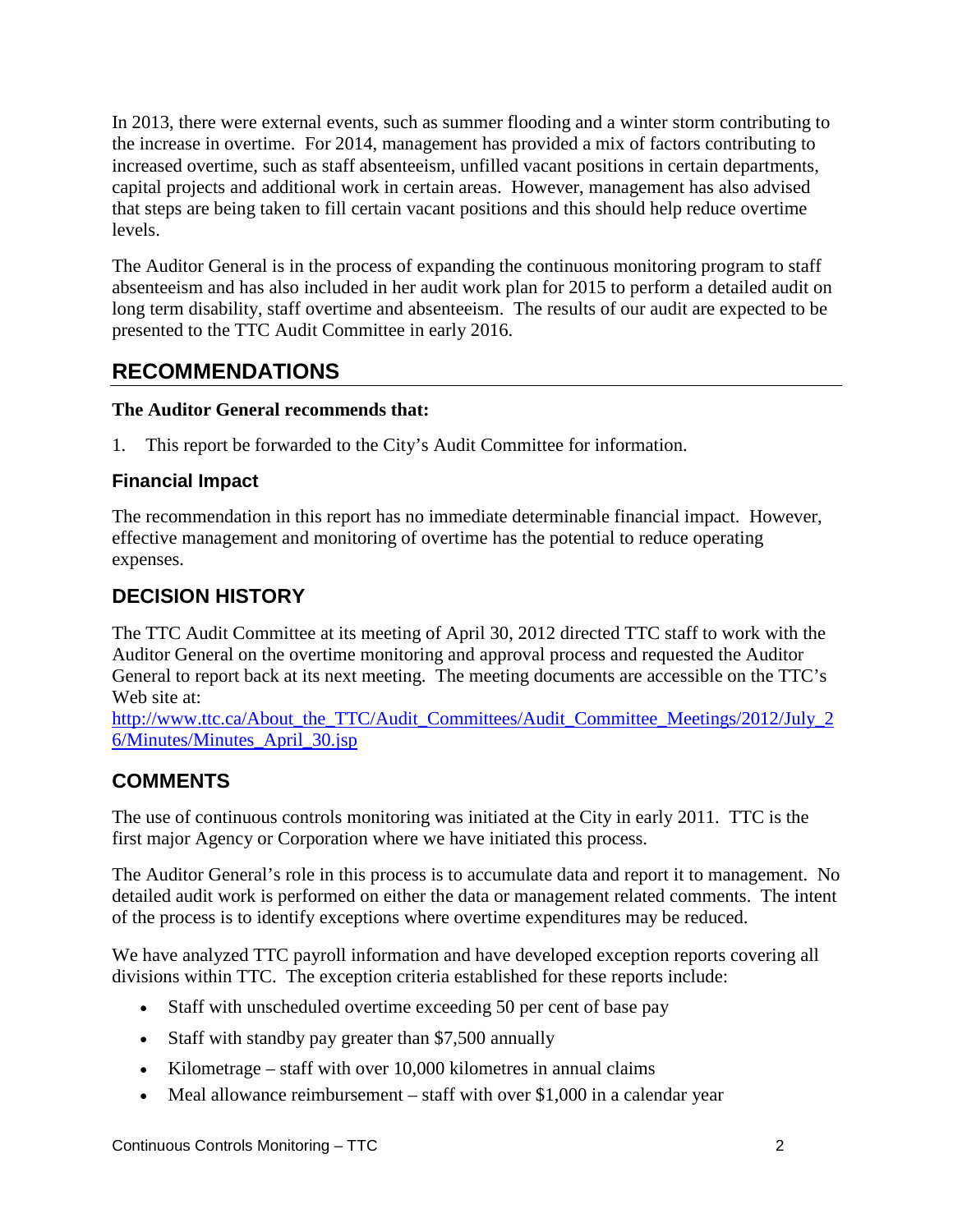We note that overtime has increased in each of the past two years and understand there were external events contributing to the 2013 increase. In 2013, the overtime increased by 17 per cent when compared with 2012, and in 2014, it increased by 6.8 per cent over 2013 levels. Our analysis covered all of TTC's more than 13,000 staff for 2014 and noted the following:

| <b>Description</b>                                                   | December 2014   | December 2013    | Increase/<br>(Decrease) |  |
|----------------------------------------------------------------------|-----------------|------------------|-------------------------|--|
| <b>Total Payroll</b>                                                 | \$960.0 million | $$923.5$ million | \$36.5 million          |  |
| Overtime as a per cent of annual<br>payroll                          | 8.6%            | 8.4%             |                         |  |
| Total Overtime*                                                      | \$82.8 million  | \$77.5 million   | \$5.3 million           |  |
| Number of Staff with Unscheduled<br>Overtime $> 50\%$ of Base Salary | 132             | 106              | 26                      |  |
| Total Standby Pay (included in total<br>overtime)                    | \$867,000       | \$802,000        | \$65,000                |  |
| Number of Staff $> $7,500$ Annual<br><b>Standby Pay</b>              | 23              | 20               | 3                       |  |
| <b>Total Mileage Expenses</b>                                        | \$399,000       | \$405,000        | $(\$6,000)$             |  |
| Number of Staff $> 10,000$ km of<br>mileage in Annual Claims         | 1               | 2                | (1)                     |  |
| <b>Total Meal Allowance</b>                                          | \$304,000       | \$281,000        | \$23,000                |  |
| Number of Staff $> $1,000$ in annual<br>Meal Allowance payments      | 4               |                  | 3                       |  |

#### *\*includes scheduled overtime of \$9.3 million in each of the years 2014 and 2013*

A summary of overtime statistics by department is attached as Appendix 1.

In performing this review, we requested management comments on each of the 132 instances where the employee's unscheduled overtime exceeded 50 per cent of their base pay. These responses are summarized as follows:

- a) Management anticipates that due to the change in workforce model or increase in staff, the identified overtime levels will not continue for 56 of the 132 identified employees, while 75 employees will continue to have similar overtime levels and, for one staff, management was not sure of the required overtime levels during 2015.
- b) In the Bus Transportation Department, 30 staff met the exception limits. Management has indicated that, "Overtime levels managed as per ESA 2000 and related arbitration language and Collective Agreement" and that the similar levels of overtime will continue during 2015.
- c) In the Subway Transportation Department, 21 met the exception limits. The reason provided by management for excessive overtime for all of the 21 staff is that absenteeism and workforce deficiencies within the department led to excessive overtime. However,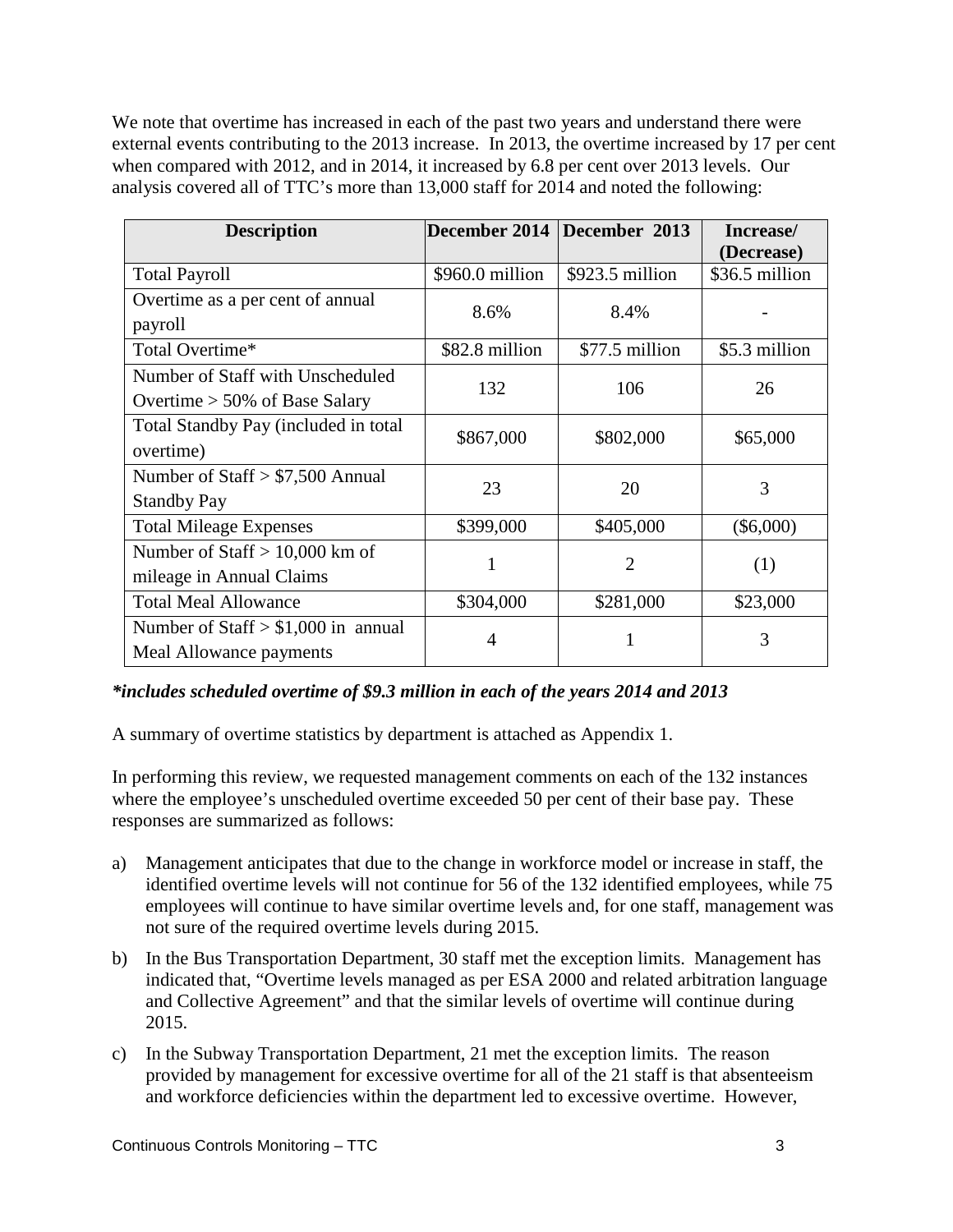these deficiencies have been addressed and the same level of overtime will not be required in2015.

d) In Street Car Transportation, 8 staff were identified with excessive overtime due to staff vacancies in the department.

In addition, TTC capital projects and additional work in certain areas have been identified as contributing factors to high overtime.

The Auditor General is in the process of expanding the continuous controls monitoring program to staff absenteeism and has included it in her audit work plan for 2015 to perform a detailed audit on long term disability and absenteeism. This review will also evaluate whether there is a relationship between high overtime and staff absenteeism. The results of our audit will be presented to Audit Committee in early 2016.

We conducted this performance audit in accordance with generally accepted government auditing standards. Those standards require that we plan and perform the audit to obtain sufficient, appropriate evidence to provide a reasonable basis for our fmdings and conclusions based on our audit objectives. We believe that the evidence obtained provides a reasonable basis for our findings and conclusions based on our audit objectives.

#### **CONCLUSION**

The use of continuous controls monitoring of staff overtime and related expenses will assist TTC management in improving internal controls over these expenses.

The purpose of continuous monitoring program is to provide timely information to management to enable it to take corrective action on a timely basis where necessary.

#### CONTACT

Jerry Shaubel, Director, Auditor General's Office Tel: 416-392-8462, Fax: 416-392-3754, E-mail: JShaubel@toronto.ca

Syed Ali, Senior Audit Manager, Auditor General's Office Tel: 416-392-8438, Fax: 416-392-3754, E-mail: sa1i4@toronto.ca

#### **SIGNATURE**

Beverly Romeo-Beehler, Auditor General

13-AGO-02

#### ATTACHMENTS

Appendix 1: 2014 Overtime Statistics by Department